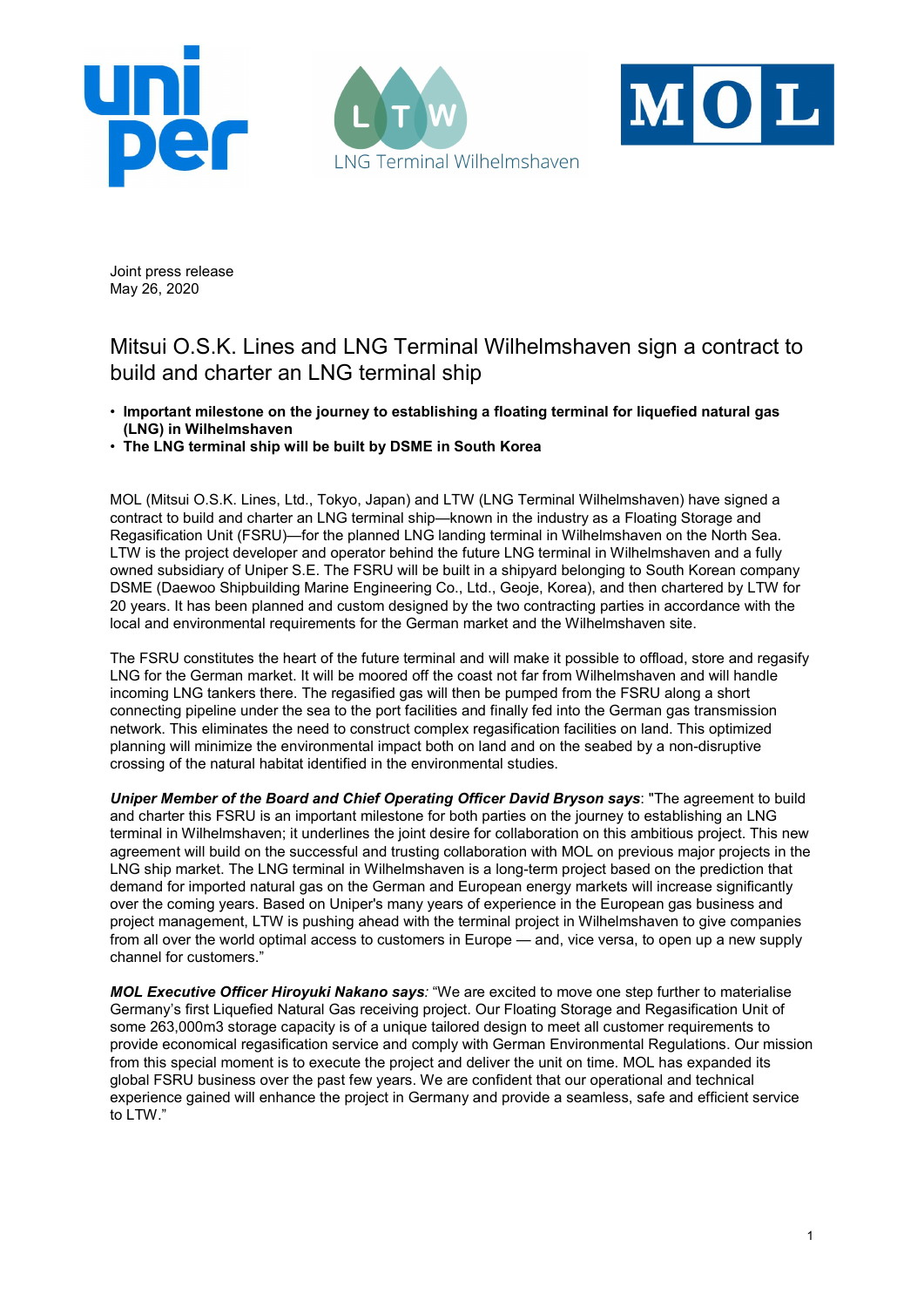





Wilhelmshaven is Germany's only deep-sea port and has the optimal infrastructure for offloading LNG tankers of all sizes. LNG ships are often hundreds of meters long, but they can land and turn here without difficulty. This removes the need for time-consuming maneuvering, which offers a significant economic advantage over other ports. Its proximity to the German long-distance gas pipe network and to important gas storage facilities makes integrating the system into the gas infrastructure comparatively simple and cost-effective. It was for reasons such as these that Uniper decided to press ahead with the project for a floating LNG terminal for Germany at this location and to win over partner companies.

It is expected that a competitive tender process will be carried out in the summer of this year to check the binding interest expressed by potential customers. Once the approval process for the project is completed, the final investment decision will be made subject to economic viability.

The market for LNG has developed very dynamically over the last few years. Despite more LNG terminals being built in Europe in recent years, the significant decline of domestic natural gas production in Europe makes further expansion both a sensible and necessary course of action for the gas industry. It is also needed to enable the import of organic LNG and to advance the energy transition in Europe through the safe use of natural gas. LNG capacities have been utilized more and more since 2018, as LNG has become more competitive in price in relation to gas supplied via pipelines.

## About Uniper

Uniper is a leading international energy company with around 11,500 employees and activities in more than 40 countries. With about 34 GW of installed generation capacity, Uniper is among the largest global power generators. Its main activities include power generation in Europe and Russia as well as global energy trading, including a diversified gas portfolio that makes Uniper one of Europe's leading gas companies. In 2019, Uniper sold a gas volume of 220 bcm. The company is headquartered in Düsseldorf, being the thirdlargest listed German utility. Under its new strategy, Uniper aims to become carbon-neutral in Europe by 2035.

www.uniper.energy

## About MOL

Mitsui O.S.K. Lines, Ltd. is a Japanese marine transportation company headquartered in Tokyo, Japan. It is one of the largest shipping companies in the world, and the largest LNG Carrier Operator. MOL fleet includes dry cargo ships, liquefied natural gas carriers, Ro-Ro Car Carrier ships, tankers, and also diversifies its business to maritime related industries. www.mol.co.jp/en

## Contact:

Mitsui O.S.K. Lines, Ltd. Corporate Communication Division, Media Relation Team TEL: 03-3587-7015/ FAX:03-3587-7705 / E-MAIL: mrtmo@molgroup.com

LTW/Uniper Georg Oppermann georg.oppermann@uniper.energy +49 178 439 4847